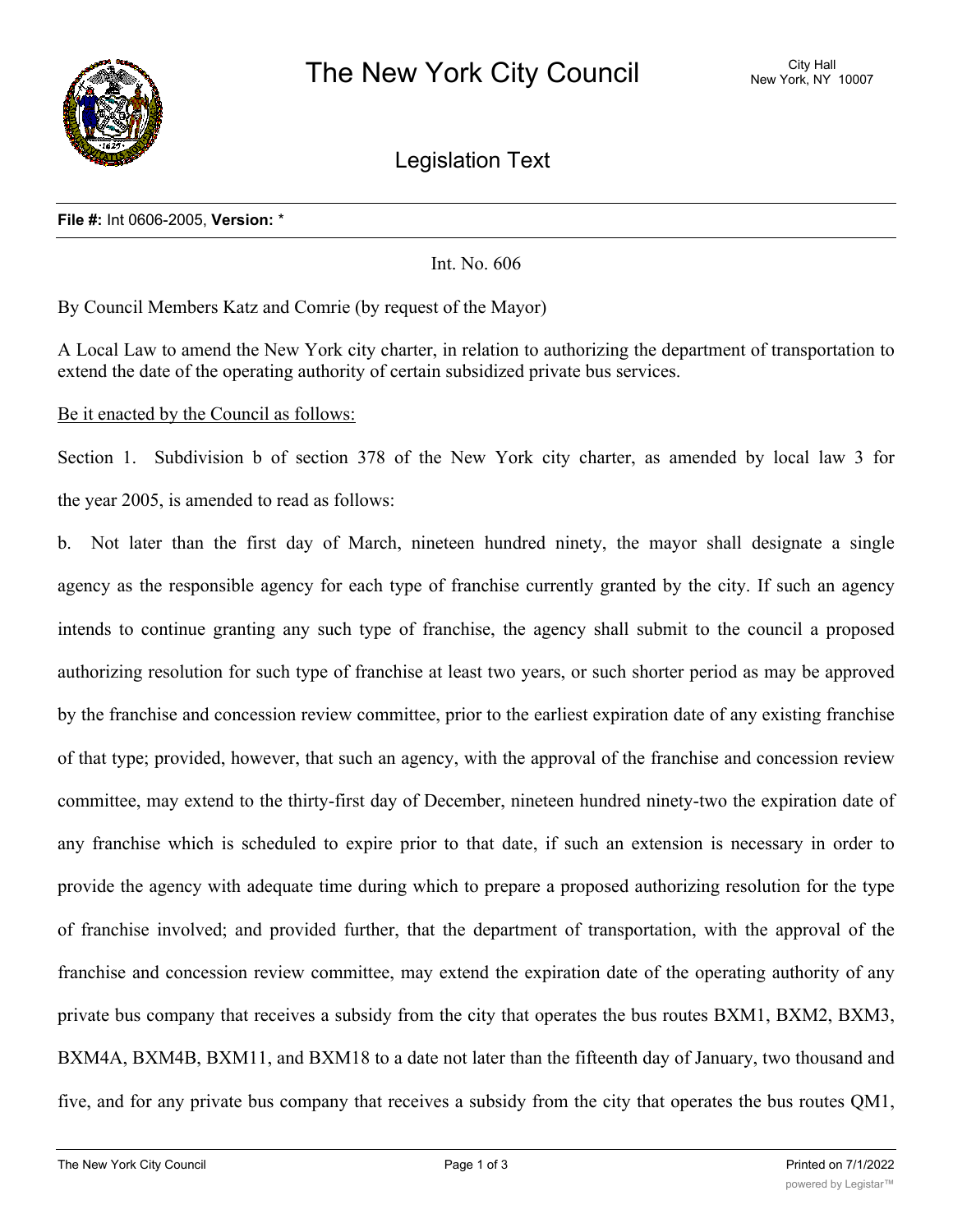QM1A, QM2, QM2A, QM3, QM4, Q25, Q34, Q65, Q65A, Q66, Q67, Q101, Q101R, Q102, Q103, Q104, and QBX1 to a date not later than the twenty-sixth day of February, two thousand and five, and for any private bus company that receives a subsidy from the city that operates the bus routes BXM6, BXM7, BXM7A, BXM7B, BXM9, and BXM10 to a date not later than the [twenty-sixth day of March] fifteenth day of September, two thousand and five, and for any private bus company that receives a subsidy from the city that operates the bus routes Q18, Q19, Q19A, Q19B, Q23, Q29, Q33, Q38, Q39, Q45, Q47, Q53, Q72, QM10, QM11, QM12, QM22, QM24, and QM24W to a date not later than the thirtieth day of April, two thousand and five, and for any private bus company that receives a subsidy from the city that operates the bus routes Q110, Q111, Q112, Q113, and QM21 to a date not later than the thirtieth day of April, two thousand and five, and for any private bus company that receives a subsidy from the city that operates the bus routes Q6, Q7, Q8, Q9, Q9A, Q10, Q10A, Q11, Q21, Q22, Q22A, Q35, Q37, Q40, Q41, Q60, QM15, QM16, QM17, QM18, and QM23 to a date not later than the thirtieth day of April, two thousand and five, and for any private bus company that receives a subsidy from the city that operates the bus routes B100, B103, BM1, BM2, BM3, BM4, and BQM1 to a date not later than the thirtieth day of April, two thousand and five; and provided further, that the department of transportation, with the approval of the franchise and concession review committee, may extend the expiration date of the operating authority of any private bus company that does not receive a subsidy from the city to a date not later than the thirtieth day of June, two thousand and seven; and provided further, that the department of transportation, with the approval of the franchise and concession review committee, may extend the expiration date of any franchise to operate and maintain bus shelters to a date not later than the thirty-first day of December, two thousand and five. Notwithstanding the provisions of section three hundred seventy-one, the public notice and hearing requirements of the franchise and concession review committee with respect to an approval of an extension of the operating authority of a private bus company that receives a subsidy from the city shall be fully satisfied by a public hearing held after notice of such hearing shall have been published at least one day prior thereto in the City Record.